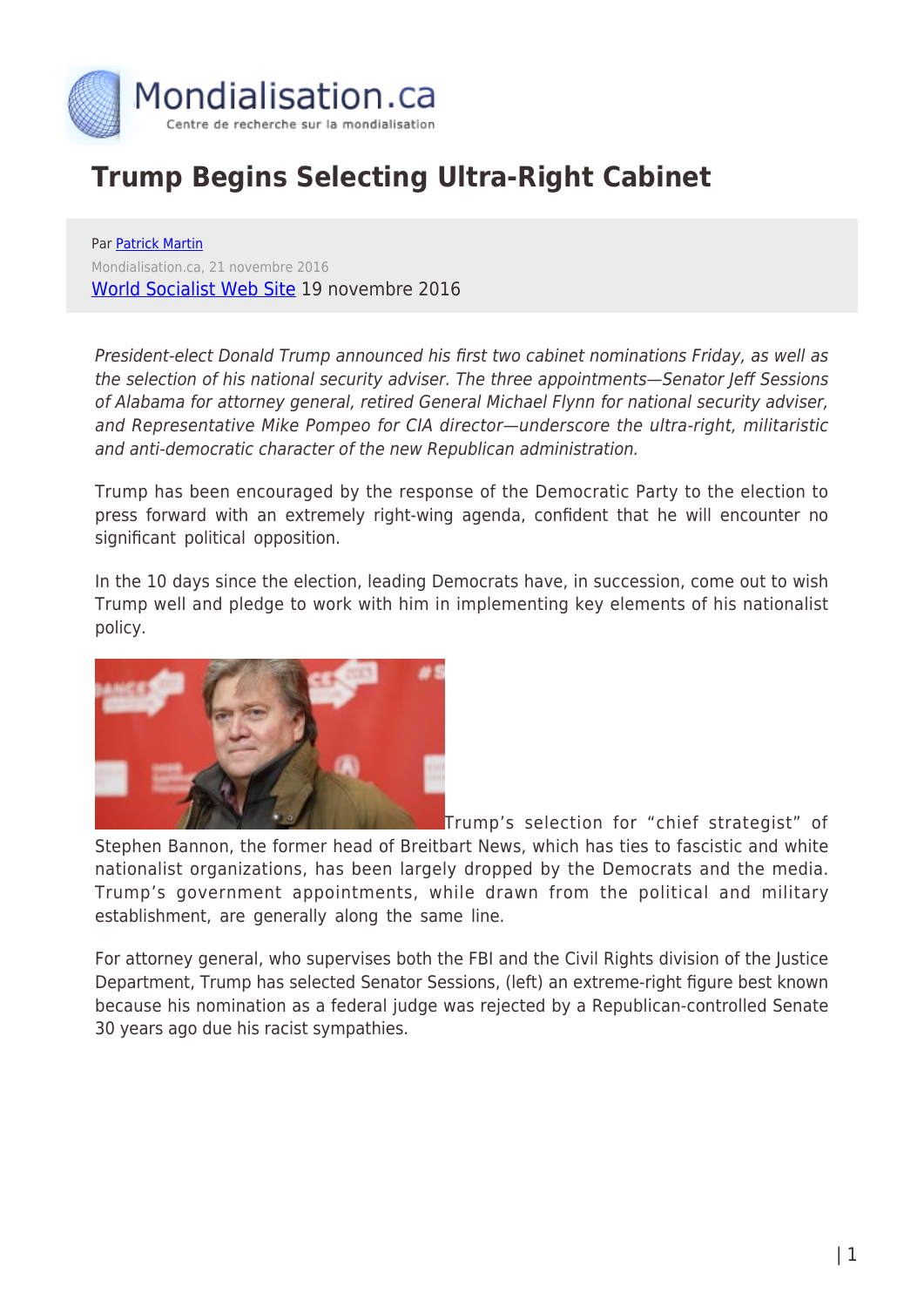

The foremost qualification for Sessions to be the chief law

enforcement officer of the United States is his loyalty to Trump, whose vast business empire is mired in scandal and litigation, making his administration a ripe target for investigations into corruption and conflicts of interest.

Sessions was the first Republican senator to endorse Trump's campaign for the presidency, and the only one to offer support until Trump had effectively clinched the Republican nomination.

Born in Selma, Alabama in 1946, Sessions was 18 at the time of the famous civil rights march there, led by Martin Luther King Jr. and John Lewis. He graduated from Huntingdon College in 1969, and then the University of Alabama law school in 1973, soon joining the US attorney's office in Mobile. In 1981, Ronald Reagan named him US attorney for the southern district of Alabama, a position he held for 12 years.

During this period, Sessions carried out a notorious witch-hunting prosecution of three veteran civil rights workers, Albert and Evelyn Turner, and Spencer Pogue, charging them with vote fraud under a section of the Voting Rights Act, because of their efforts to register elderly rural black voters. The three were brought to trial, but a racially mixed jury unanimously acquitted them of all charges after deliberating only three hours. Four months after this legal farce, Reagan nominated Sessions to fill a vacant position on the US District Court.

Four co-workers of Sessions from the Justice Department testified to racist comments, ranging from favorable references to the Ku Klux Klan to calling a black attorney "boy" during an office discussion. Sessions admitted to describing both the NAACP and the American Civil Liberties Union as "un-American" and "communist." The political uproar was so strong that a Republican-controlled Senate Judiciary Committee ultimately refused to bring his nomination to the floor of the Senate for a vote.

While denied a judgeship, Sessions continued as US attorney and built a political career on the alleged snub, which became a cause célèbre for southern racists. He ran for Alabama state attorney general in 1994 and won, then ran for a vacant US Senate seat in 1996, winning first the Republican primary and then the general election. He has been reelected three times, in his last campaign, in 2014, running unopposed, without even a token Democratic challenger.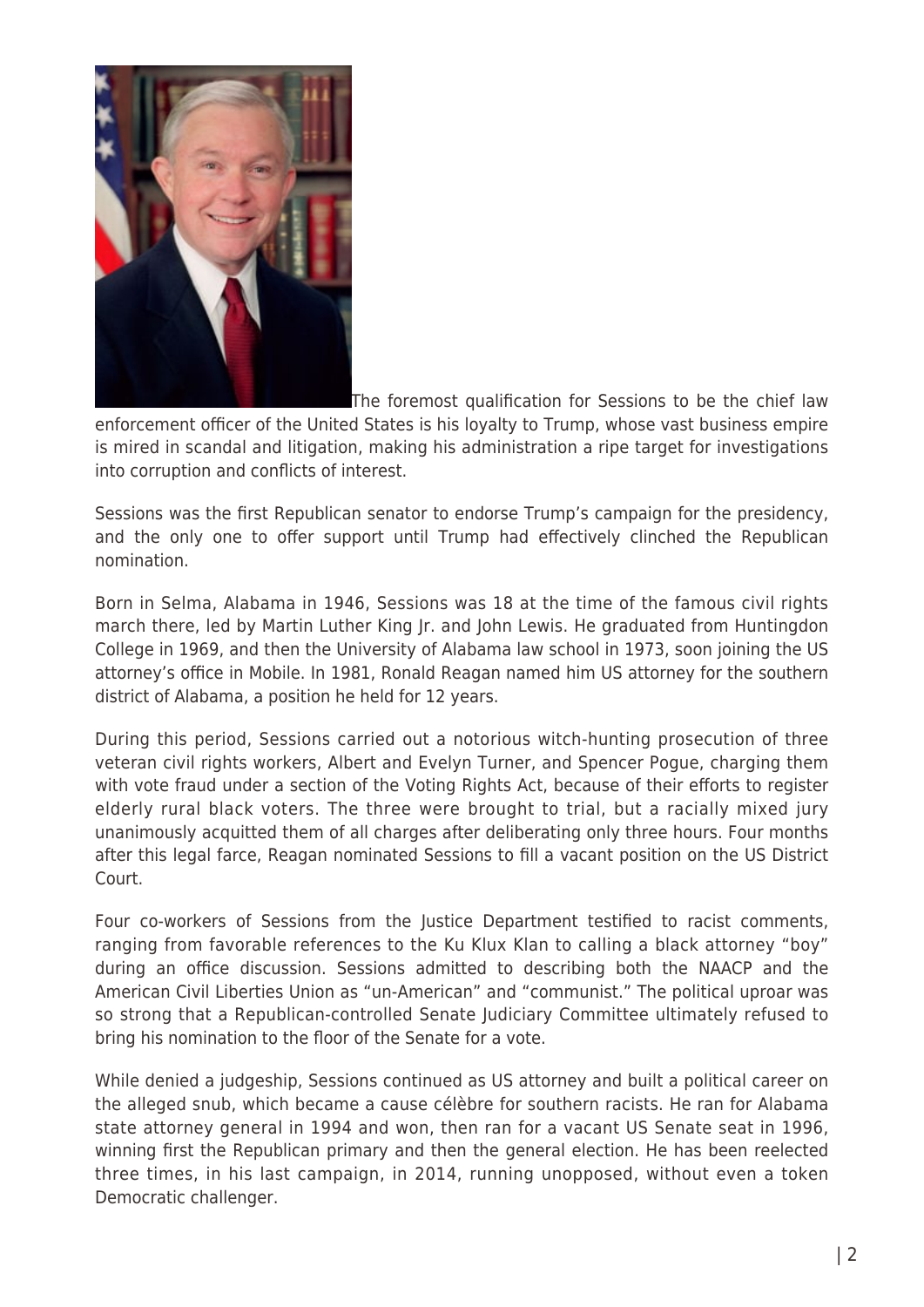Sessions has been one of the most consistently reactionary figures in the US Senate, particularly in relation to immigration. He once told the publication Roll Call that "nativist" was a perfectly acceptable description of his viewpoint. His hardline opposition to both legal and illegal immigration was apparently the basis for his early enthusiasm for the Trump campaign.

More recently, he criticized the finding by FBI Director James Comey that Hillary Clinton had committed no crime in her use of a private email server while secretary of state. As attorney general, Sessions would be Comey's direct superior and could order him to reopen the Clinton investigation, or appoint a special prosecutor, as Trump has suggested.

If confirmed, Sessions would be the first Republican attorney general from the Deep South since the Southern segregationists moved en masse into the Republican Party after the civil rights reforms of the 1960s.



In the person of retired Lieutenant-General Michael Flynn (right), Trump has put a former military intelligence officer in charge of coordinating foreign and military policy, a clear indication that a Trump administration will engage in even more ferocious military aggression than its Democratic predecessor.

A registered Democrat from a middle-class family in Rhode Island, Flynn entered the military from an ROTC program, not from West Point, and specialized in military intelligence. He was associated particularly with the Special Forces assassination campaigns in Iraq and Afghanistan over the last 15 years.

Flynn clashed with the Obama administration in 2014 and was fired by the Director of National Intelligence James Clapper because of his insistence on portraying the conflict with Al Qaeda and later ISIS as a war against Muslims. According to press reports, his obsession led to espousing what subordinates called "Flynn facts," assertions that bore no relation to reality but bolstered the concept that the US was engaged in a "world war" against Islamist militants.

Like Sessions, a major qualification for Flynn is unconditional loyalty to Trump. He signed on early as an adviser on national security issues, backing Trump throughout a campaign in which virtually the entire military-intelligence apparatus, including most Republican specialists in this area, supported Hillary Clinton.

He has since evinced a deepening obsession with the conflict with Islam, claiming that sharia, a form of Islamic law, is spreading across the United States, and that the Obama administration has failed to fight the spread of ISIS because it refuses to use the term "radical Islamic terrorism" to characterize the threat.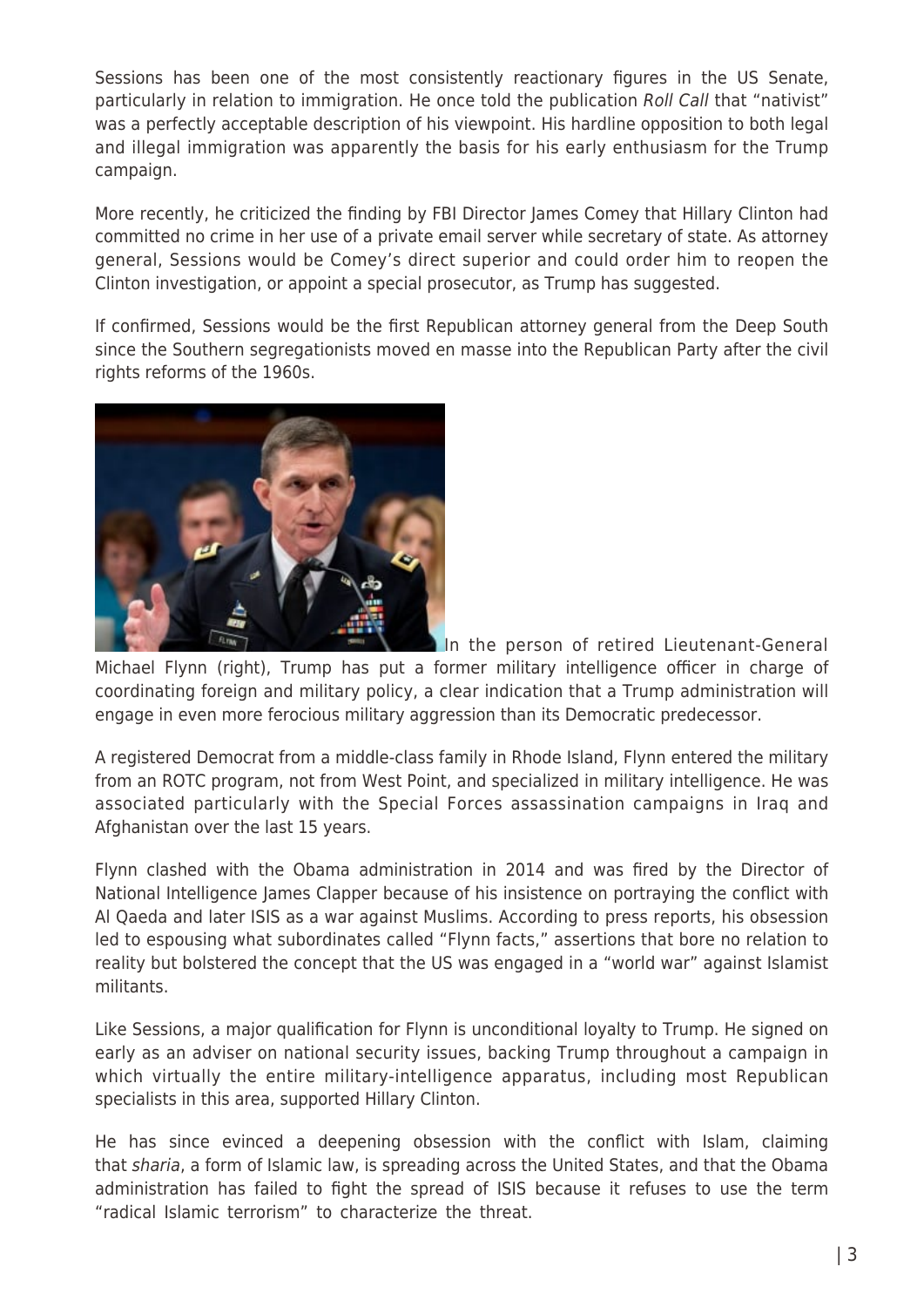According to one press account, Flynn appeared before a right-wing group in Texas last summer and declared, "I don't see Islam as a religion. I see it as a political ideology." He continued, arguing that Islam will "mask itself as a religion globally, especially in the West and especially in the United States… Because it can hide itself and protect itself behind what we call freedom of religion."

Flynn has backed Trump's declarations in support of torture, including waterboarding, saying in one interview that he was a "believer in leaving as many options on the table right up until the last possible minute." Most notoriously, he delivered an anti-Clinton, anti-Obama diatribe at the Republican National Convention, during which delegates began chanting, "Lock her up. Lock her up." Flynn joined in.



[F](http://www.globalresearch.ca/wp-content/uploads/2016/11/Mike_Pompeo_Official_Portrait_112th_Congress.jpg)or CIA director, Trump has chosen Republican Representative Mike Pompeo (left) of Kansas, a three-term congressman from Wichita with close ties to the billionaire Koch brothers, whose Koch Industries holding company is headquartered there.

A West Point graduate, Pompeo served in an armored unit of the Army from 1986 to 1991, but was not deployed in combat. After leaving the military, he launched an aerospace components manufacturer in southern California, which eventually relocated to Wichita, Kansas, a center of light aircraft manufacturing. There Pompeo began his political career in 2010, running to succeed an incumbent Republican who stepped down to run for US Senate.

His first campaign was notable because he baited his Democratic opponent, Raj Goyle, the US-born son of Indian immigrant doctors, with billboards urging, "Vote American, Vote Pompeo." Supporters distributed scurrilous attacks on Goyle as a "turban topper" and non-Christian, in area that has long been a hotbed of religious right activity centered on attacks on local abortion providers.

Pompeo supported Senator Marco Rubio in the Republican presidential primaries, only endorsing Trump after Rubio withdrew. Unlike Sessions and Flynn, his political connection to the new administration is vice president-elect Mike Pence, not Trump himself. Pompeo and Pence served in Congress together from 2010 to 2014, and developed a political rapport as part of the most conservative faction of the House Republican majority.

Throughout his six years in the House, Pompeo has stood for the most militaristic and antidemocratic policies, backing the illegal bulk data collection by the National Security Agency when it was exposed by Edward Snowden. He is a member of the House Intelligence